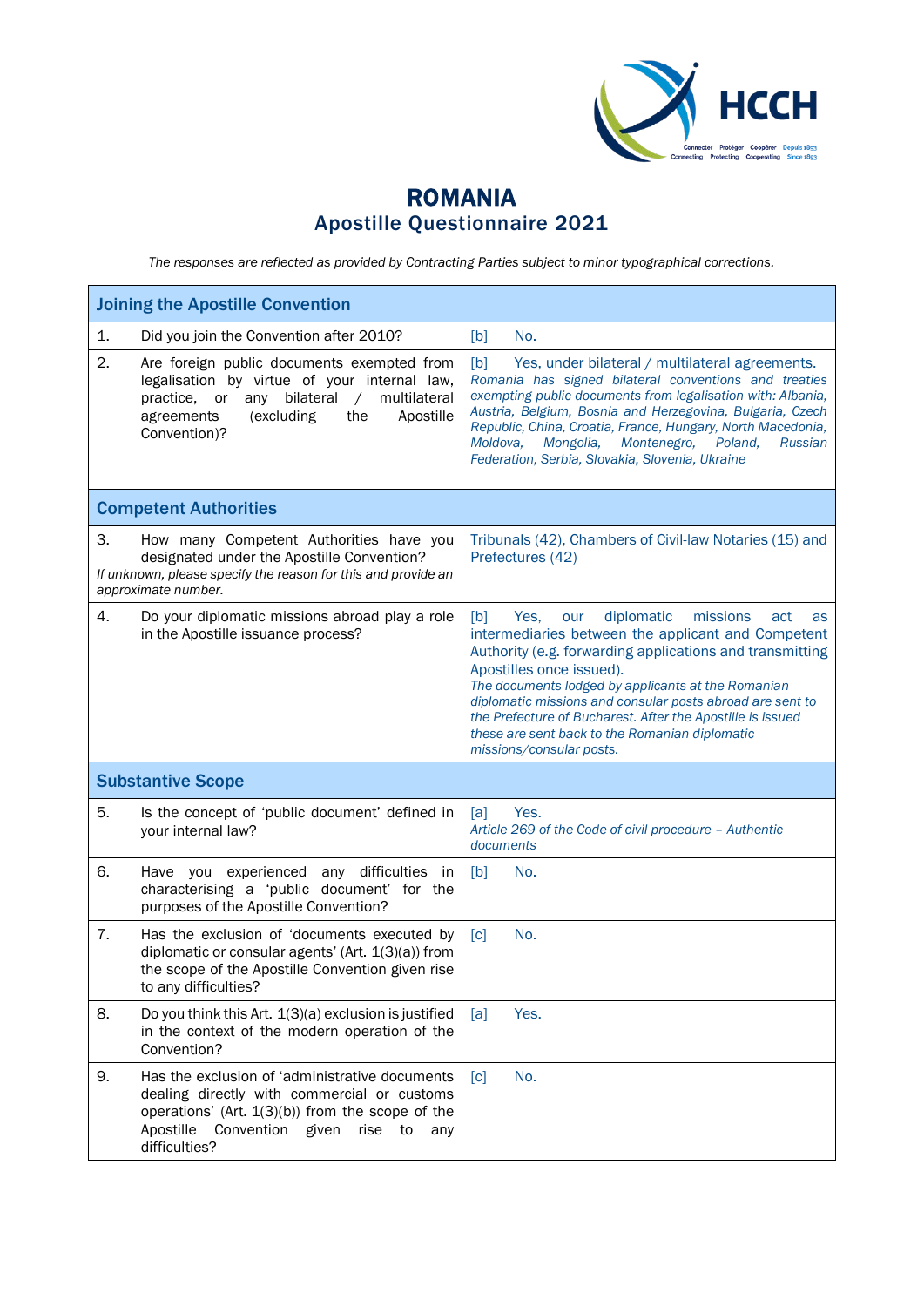| 10.                                                                                                                              | Do you think this Art. $1(3)(b)$ exclusion is justified<br>in the context of the modern operation of the<br>Convention?     | Yes.<br>[a]                                                                                       |                                                                                                                                                                                                                                                                                                                                               |              |        |
|----------------------------------------------------------------------------------------------------------------------------------|-----------------------------------------------------------------------------------------------------------------------------|---------------------------------------------------------------------------------------------------|-----------------------------------------------------------------------------------------------------------------------------------------------------------------------------------------------------------------------------------------------------------------------------------------------------------------------------------------------|--------------|--------|
| 11.                                                                                                                              | Do you issue (outgoing) or accept (incoming)                                                                                |                                                                                                   |                                                                                                                                                                                                                                                                                                                                               | <b>Issue</b> | Accept |
|                                                                                                                                  | Apostilles for any of the following categories of<br>document?                                                              |                                                                                                   | Certificates of origin                                                                                                                                                                                                                                                                                                                        | X            | X      |
|                                                                                                                                  |                                                                                                                             |                                                                                                   | <b>Export licences</b>                                                                                                                                                                                                                                                                                                                        | X            | X      |
|                                                                                                                                  |                                                                                                                             |                                                                                                   | Import licences                                                                                                                                                                                                                                                                                                                               | $\mathsf{X}$ | X      |
|                                                                                                                                  |                                                                                                                             | Health and safety certificates<br>issued by the relevant<br>government authorities or             | X                                                                                                                                                                                                                                                                                                                                             | X            |        |
|                                                                                                                                  |                                                                                                                             |                                                                                                   | Certificates of products<br>registration                                                                                                                                                                                                                                                                                                      | X            | X      |
|                                                                                                                                  |                                                                                                                             |                                                                                                   | Certificates of conformity                                                                                                                                                                                                                                                                                                                    | $\mathsf{X}$ | X      |
|                                                                                                                                  |                                                                                                                             |                                                                                                   | End user certificates<br>(i.e. documents certifying that the<br>buyer is the end user of acquired<br>goods)                                                                                                                                                                                                                                   | X            | X      |
|                                                                                                                                  |                                                                                                                             | Commercial invoices                                                                               |                                                                                                                                                                                                                                                                                                                                               |              |        |
|                                                                                                                                  | <b>Apostille Process</b>                                                                                                    |                                                                                                   |                                                                                                                                                                                                                                                                                                                                               |              |        |
|                                                                                                                                  | <b>Certification of Public Documents</b>                                                                                    |                                                                                                   |                                                                                                                                                                                                                                                                                                                                               |              |        |
| 12.                                                                                                                              | Do any of your public documents require some<br>other intermediate certification<br>before the<br>issuance of an Apostille? | Yes, an intermediate certification is required for<br>[a]<br>some categories of public documents. |                                                                                                                                                                                                                                                                                                                                               |              |        |
| For Parties that answered yes to Q12.<br>12.1. What categories of public document require<br>intermediate certification and why? |                                                                                                                             | Category of public<br>document                                                                    | Why certification is required                                                                                                                                                                                                                                                                                                                 |              |        |
|                                                                                                                                  |                                                                                                                             | <b>Translations</b><br>notarized by the<br>civil-law notary<br>of public<br>documents             | This shall be performed only if the<br>document to be translated and<br>notarized is a document issued,<br>certified, or confirmed by<br>Romanian authorities, or by<br>another person authorized by<br>them. A copy of the original<br>document shall be enclosed with<br>the notarized translation, upon<br>which an Apostille is required. |              |        |
|                                                                                                                                  |                                                                                                                             | Copies<br>notarized by the<br>civil-law notary                                                    | This operation shall be performed<br>only if the document from which<br>the legalized copy was made is an<br>official document issued, certified<br>and confirmed by Romanian<br>authorities or by another person<br>authorized by them.                                                                                                      |              |        |
|                                                                                                                                  |                                                                                                                             | <b>Study</b><br>documents                                                                         | According to national procedures,<br>to facilitate the process of<br>verification of authenticity                                                                                                                                                                                                                                             |              |        |
|                                                                                                                                  |                                                                                                                             | <b>Medical</b><br>documents                                                                       | According to national procedures,<br>to facilitate the process of<br>verification of authenticity                                                                                                                                                                                                                                             |              |        |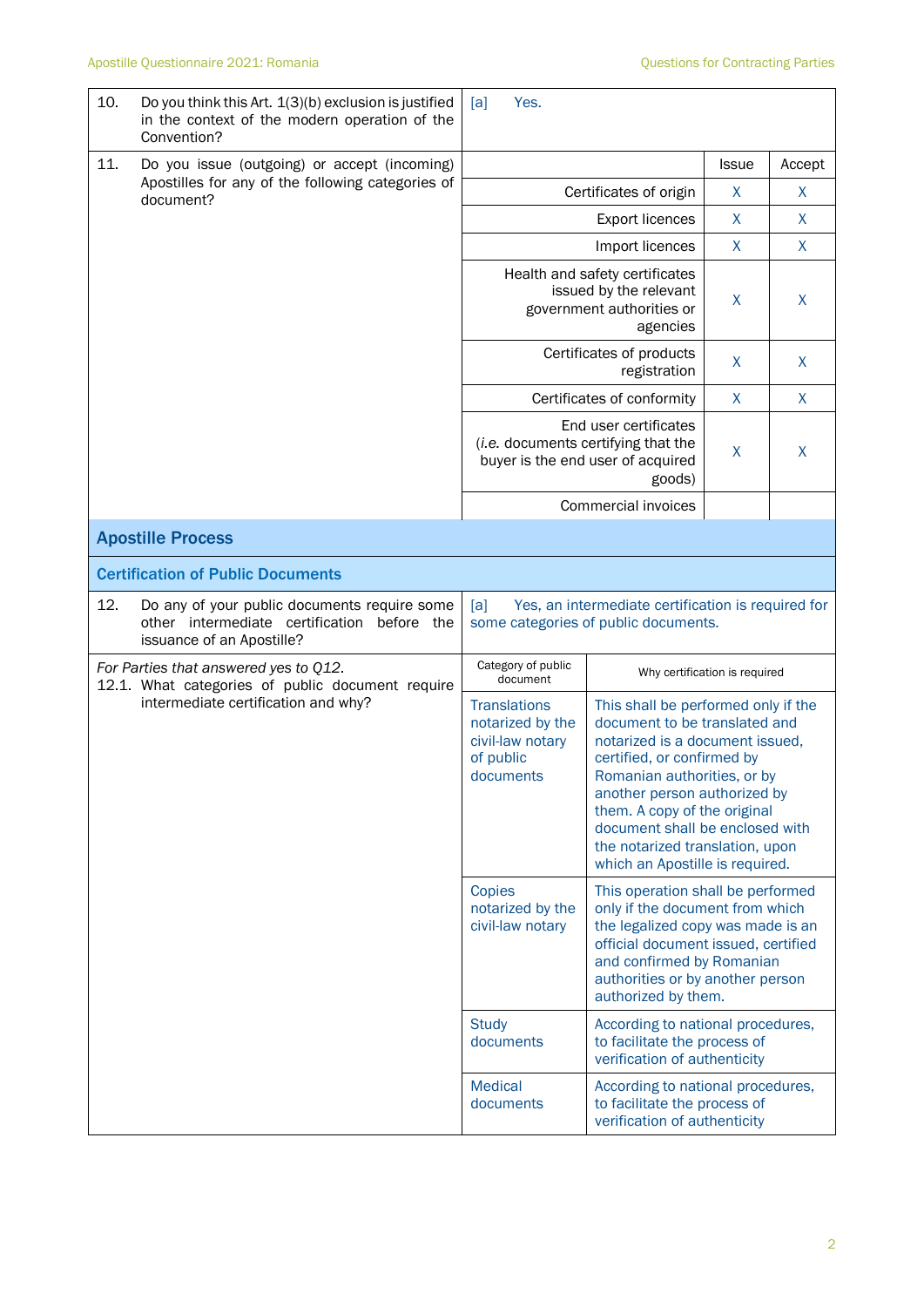| <b>Requesting an Apostille (Outgoing)</b> |                                                                                                                                                                                                                                               |                                                                                                                                                                                                                                                                                                                            |   |  |
|-------------------------------------------|-----------------------------------------------------------------------------------------------------------------------------------------------------------------------------------------------------------------------------------------------|----------------------------------------------------------------------------------------------------------------------------------------------------------------------------------------------------------------------------------------------------------------------------------------------------------------------------|---|--|
| 13.                                       | How can an Apostille be requested?                                                                                                                                                                                                            | [a]<br>In person.                                                                                                                                                                                                                                                                                                          | X |  |
|                                           |                                                                                                                                                                                                                                               | [b]<br>By post.                                                                                                                                                                                                                                                                                                            | X |  |
|                                           |                                                                                                                                                                                                                                               | By email.<br>$\lceil c \rceil$                                                                                                                                                                                                                                                                                             | X |  |
|                                           |                                                                                                                                                                                                                                               | Through a website.<br>[d]                                                                                                                                                                                                                                                                                                  |   |  |
|                                           |                                                                                                                                                                                                                                               | Other.<br>[e]                                                                                                                                                                                                                                                                                                              |   |  |
| 14.                                       | When issuing an Apostille, do you enquire about<br>the State of destination?                                                                                                                                                                  | Yes, in the application form.<br>[a]                                                                                                                                                                                                                                                                                       |   |  |
| 15.                                       | How long does it take for an Apostille to be<br>issued?                                                                                                                                                                                       | Other requests<br>In-person request<br>(from the time of<br>e-Apostille requests<br>(paper Apostille)<br>receipt) (paper<br>Apostille)                                                                                                                                                                                     |   |  |
|                                           |                                                                                                                                                                                                                                               | On the same<br>On the following<br>working day<br>day                                                                                                                                                                                                                                                                      |   |  |
| 16.                                       | Does your Competent Authority impose a fee for<br>issuing an Apostille?                                                                                                                                                                       | Yes, a single price for all Apostilles.<br>[a]<br>For notarial acts, 35 RON + VAT for each document<br>For judicial documents, the judicial stamp fee is of 10 LEI for<br>each document that the Apostille is applied to (art. 22 letter<br>a) of the Emergency Ordinance no. 80/2013) plus 10 LEI for<br>the application. |   |  |
|                                           | <b>Issuing an Apostille (Outgoing)</b>                                                                                                                                                                                                        |                                                                                                                                                                                                                                                                                                                            |   |  |
| 17.                                       | How is the origin of a public document verified<br>for the purpose of issuing an Apostille (i.e.<br>verification of the authenticity of the signature,<br>the capacity of the signer, and the identity of the<br>seal / stamp (Art. $5(2)$ )? | Single Competent Authority.<br>[a]<br>A paper-based database of sample signatures /<br>$\mathbf{H}$<br>seals / stamps.                                                                                                                                                                                                     |   |  |
| 18.                                       | How does a Competent Authority address<br>situations where it is unable to verify the origin<br>of the public document?                                                                                                                       | $\lceil c \rceil$<br>The Competent Authority rejects the document.                                                                                                                                                                                                                                                         |   |  |
| 19.                                       | In what language(s) are the 10 standard items<br>of your Apostilles available?                                                                                                                                                                | [a]<br>In one language.<br>In Romanian, with the title also in French                                                                                                                                                                                                                                                      |   |  |
| 20.                                       | In what language(s) are the blank fields of your<br>Apostilles filled in?                                                                                                                                                                     | In one language.<br>[a]<br>In Romanian                                                                                                                                                                                                                                                                                     |   |  |
| 21.                                       | How are the blank fields of your Apostilles filled<br>in?                                                                                                                                                                                     | By hand.<br>[a]                                                                                                                                                                                                                                                                                                            |   |  |
|                                           | <b>Apostille Registers</b>                                                                                                                                                                                                                    |                                                                                                                                                                                                                                                                                                                            |   |  |
| 22.                                       | How is your Apostille register, required by<br>Article 7, maintained?                                                                                                                                                                         | Multiple Competent Authorities.<br>[b]<br>A separate register for each Competent<br>[v]<br>Authority, some in paper form, some electronic.                                                                                                                                                                                 |   |  |
| 23.                                       | What particulars are contained in your Apostille<br>register?                                                                                                                                                                                 | Number and date of the Apostille<br>[a]<br>(required).                                                                                                                                                                                                                                                                     | X |  |
|                                           |                                                                                                                                                                                                                                               | Name and capacity of the person signing<br>[b]<br>the document and $/$ or the name of<br>authority whose seal or stamp is affixed<br>(required).                                                                                                                                                                           | X |  |
|                                           |                                                                                                                                                                                                                                               | Name and / or type of underlying<br>[c]<br>document.                                                                                                                                                                                                                                                                       | X |  |
|                                           |                                                                                                                                                                                                                                               | Description of the contents of underlying<br>[d]<br>document.                                                                                                                                                                                                                                                              |   |  |
|                                           |                                                                                                                                                                                                                                               | Name of the applicant.<br>[e]                                                                                                                                                                                                                                                                                              | X |  |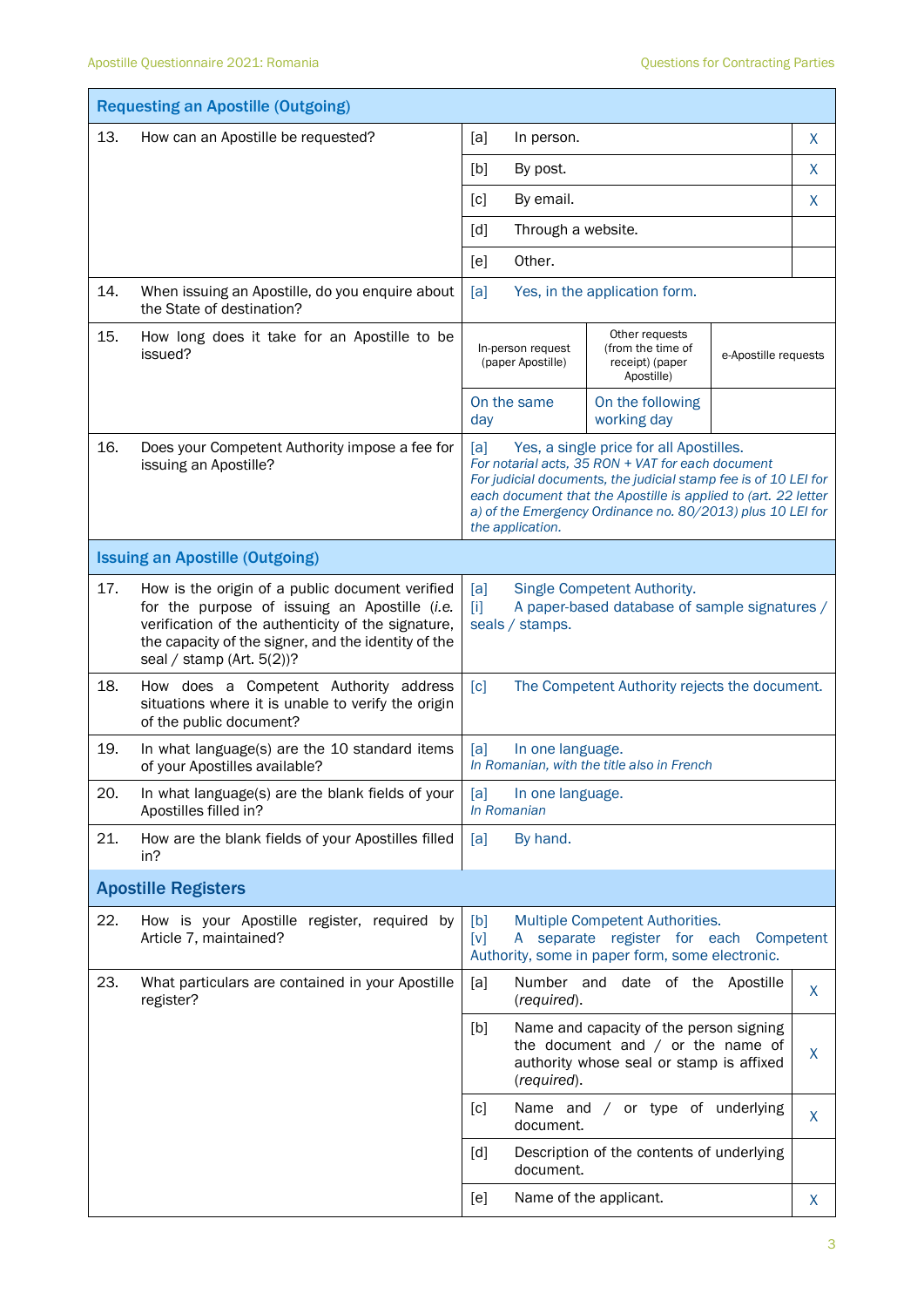|     |                                                                                                                                                                                                | $[f]$             | State of destination.                                                                                                     | X |
|-----|------------------------------------------------------------------------------------------------------------------------------------------------------------------------------------------------|-------------------|---------------------------------------------------------------------------------------------------------------------------|---|
|     |                                                                                                                                                                                                | [g]               | Copy of the Apostille.                                                                                                    |   |
|     |                                                                                                                                                                                                | [h]               | Copy of the underlying document.                                                                                          |   |
|     |                                                                                                                                                                                                | $[1]$             | Other.                                                                                                                    |   |
| 24. | Is there a limit to how long records can be<br>retained on the Apostille register?                                                                                                             | $\lceil c \rceil$ | Yes, other.<br>For tribunals - 3 years                                                                                    |   |
| 25. | If your register is not publicly accessible, how<br>frequently do your Competent Authorities<br>receive requests to verify an Apostille they have<br>issued in the register?                   | [g]               | Not applicable, register is publicly accessible.                                                                          |   |
|     | <b>Technology &amp; the e-APP</b>                                                                                                                                                              |                   |                                                                                                                           |   |
| 26. | Under your internal law, do you recognise<br>electronic / digital signatures as functionally<br>equivalent to handwritten signatures (i.e. can a<br>public document be signed electronically)? | [a]               | Yes.<br>Law No. 455/2001 on digital signature, Official Gazette No.<br>429/31 July 2001                                   |   |
| 27. | Under your internal law, are public documents<br>executed, or able to be executed, in electronic<br>form (whether or not they are to be used abroad<br>under the Convention)?                  | [a]               | Yes.                                                                                                                      |   |
|     | For Parties that answered yes to Q27.<br>27.1. What categories of public documents are                                                                                                         | [a]               | All public documents.                                                                                                     |   |
|     | executed, or able to be executed, in electronic<br>form (whether or not they are to be used abroad<br>under the Convention)?                                                                   | [b]               | Civil status documents (e.g. birth, death<br>and<br>marriage<br>certificates)<br>and<br>certificates of non-impediment.   |   |
|     |                                                                                                                                                                                                | $\lceil c \rceil$ | Other<br>administrative<br>documents<br>(including decisions from administrative<br>tribunals or decision-making bodies). |   |
|     |                                                                                                                                                                                                | [d]               | Extracts from commercial registers and<br>other registers.                                                                | X |
|     |                                                                                                                                                                                                | [e]               | Notarial authentications of signatures.                                                                                   |   |
|     |                                                                                                                                                                                                | $[f]$             | Other notarial acts.                                                                                                      |   |
|     |                                                                                                                                                                                                | [g]               | Diplomas<br>other<br>education<br>and<br>documents.                                                                       |   |
|     |                                                                                                                                                                                                | [h]               | Court documents, including judgments.                                                                                     |   |
|     |                                                                                                                                                                                                | $[1]$             | Patents or other documents pertaining to<br>intellectual property rights.                                                 |   |
|     |                                                                                                                                                                                                | [j                | Documents relating to adoptions.                                                                                          |   |
|     |                                                                                                                                                                                                | [k]               | Translations.                                                                                                             |   |
|     |                                                                                                                                                                                                | $[1]$             | Medical or health certificates.                                                                                           |   |
|     |                                                                                                                                                                                                | [m]               | Criminal records.                                                                                                         |   |
|     |                                                                                                                                                                                                | [n]               | Import or export licences.                                                                                                |   |
|     |                                                                                                                                                                                                | [0]               | Certificates of origin.                                                                                                   |   |
|     |                                                                                                                                                                                                | [p]               | Certificates of conformity.                                                                                               |   |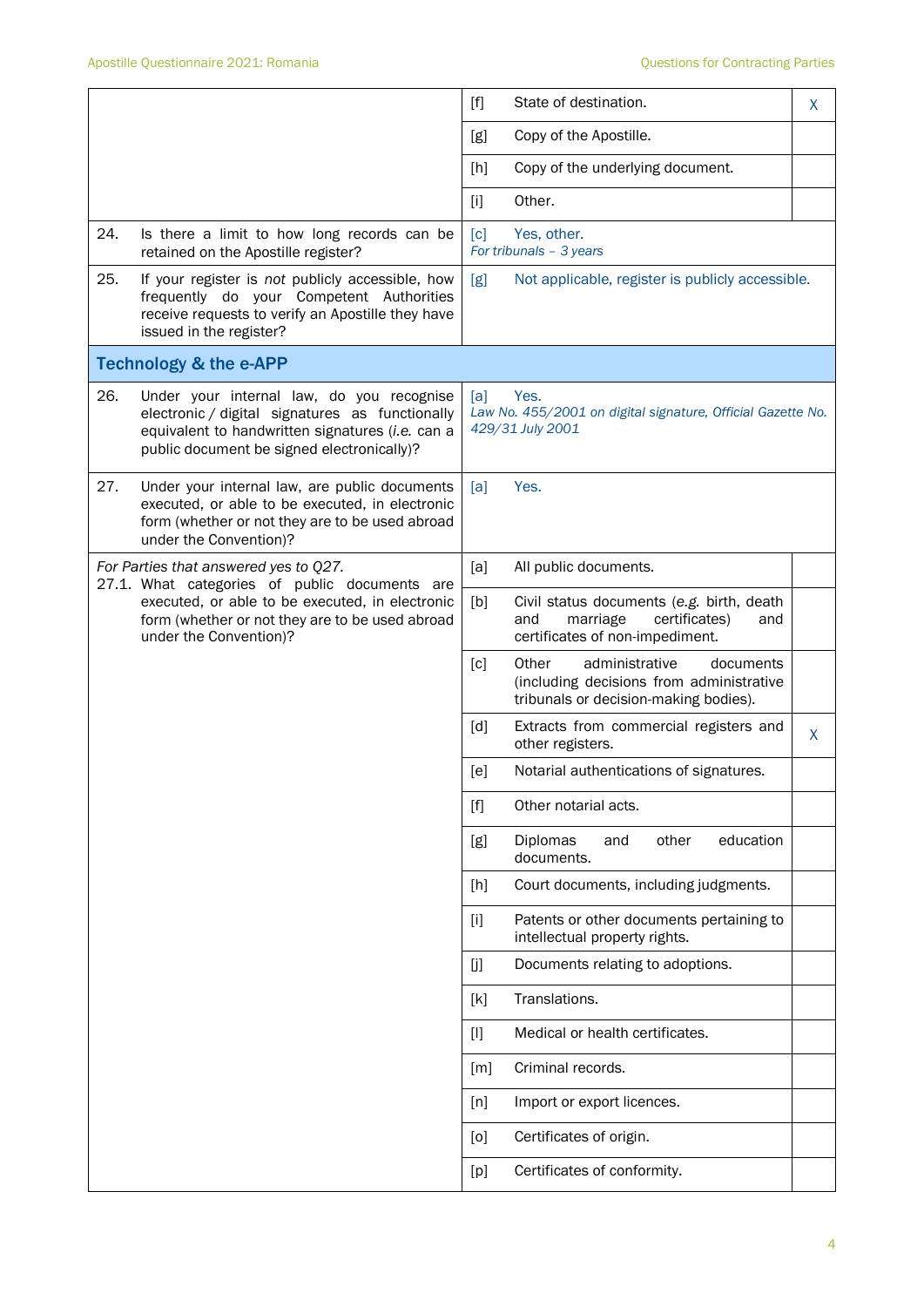|                                                                                                                                                                                                                             | Other.<br>[q]                                                                                                                                                                                                                                                           |  |  |  |
|-----------------------------------------------------------------------------------------------------------------------------------------------------------------------------------------------------------------------------|-------------------------------------------------------------------------------------------------------------------------------------------------------------------------------------------------------------------------------------------------------------------------|--|--|--|
| For Parties that answered yes to Q27.<br>27.2. Approximately what percentage of your public<br>documents are originally executed in electronic<br>form (whether or not they are to be used abroad<br>under the Convention)? | 5%                                                                                                                                                                                                                                                                      |  |  |  |
| 28.<br>Do you issue e-Apostilles?                                                                                                                                                                                           | Yes.<br>[a]                                                                                                                                                                                                                                                             |  |  |  |
| For Parties that answered yes to Q28.<br>28.3. Under your internal law, which of the following<br>do you consider public documents for the<br>purpose of issuing e-Apostilles?                                              | [b]<br>Paper public documents that have<br>been<br>scanned by a public official.                                                                                                                                                                                        |  |  |  |
| For Parties that answered yes to Q28.<br>28.4. How is an e-Apostille signed (i.e. what technology<br>used<br>apply an<br>electronic / digital<br>to<br>is<br>signature)?                                                    | [b]<br>Technology from a commercial provider (e.g.<br>Adobe).<br>National company providing qualified electronic signatures<br>(DigiSign)                                                                                                                               |  |  |  |
| For Parties that answered yes to Q28.<br>28.5. How is an e-Apostille affixed to / associated with<br>the underlying public document to ensure it is<br>not tampered with?                                                   | In the same electronically signed PDF document                                                                                                                                                                                                                          |  |  |  |
| For Parties that answered yes to Q28.<br>28.6. Once issued, how is the e-Apostille transmitted<br>to the applicant?                                                                                                         | [a]<br>Via email (regular).                                                                                                                                                                                                                                             |  |  |  |
| 29.<br>Are your authorities<br>equipped to<br>accept<br>incoming e-Apostilles?                                                                                                                                              | Yes, all e-Apostilles can be processed.<br>[a]                                                                                                                                                                                                                          |  |  |  |
| 30.<br>Do you maintain an e-Register?                                                                                                                                                                                       | Yes.<br>[a]                                                                                                                                                                                                                                                             |  |  |  |
| For Parties that answered yes to Q30.<br>30.2. What technology is used to maintain your<br>e-Register?                                                                                                                      | Other.<br>$\lceil c \rceil$<br>The electronic application for issuing the Apostille for<br>administrative documents was developed by implementing a<br>project with European funding. Currently the application is<br>being modernised by implementing another project. |  |  |  |
| 31.<br>Have you been in contact with other Competent<br>Authorities that operate an e-APP component<br>and exchanged information and / or relevant<br>experience?                                                           | [b]<br>No.                                                                                                                                                                                                                                                              |  |  |  |
| <b>Issues with Apostilles</b>                                                                                                                                                                                               |                                                                                                                                                                                                                                                                         |  |  |  |
| 32.<br>Has an Apostille <i>issued</i> by your Competent<br>Authority ever been refused by the authorities of<br>another Contracting Party on the following                                                                  | [a]<br>Form requirements (e.g. square-shaped,<br>sides of at least nine centimetres, border,<br>ink, etc).                                                                                                                                                              |  |  |  |
| grounds:                                                                                                                                                                                                                    | The manner in which the Apostille was<br>[b]<br>affixed / attached<br>to<br>the<br>underlying<br>document.                                                                                                                                                              |  |  |  |
|                                                                                                                                                                                                                             | [c]<br>The Apostille was not signed.                                                                                                                                                                                                                                    |  |  |  |
|                                                                                                                                                                                                                             | οf<br>the<br>standard<br>[d]<br>One<br>or<br>more<br>informational items were not filled in.                                                                                                                                                                            |  |  |  |
|                                                                                                                                                                                                                             | The Apostille was in electronic form (an<br>[e]<br>e-Apostille).                                                                                                                                                                                                        |  |  |  |
|                                                                                                                                                                                                                             | The underlying public document was in<br>$[f]$<br>electronic form.                                                                                                                                                                                                      |  |  |  |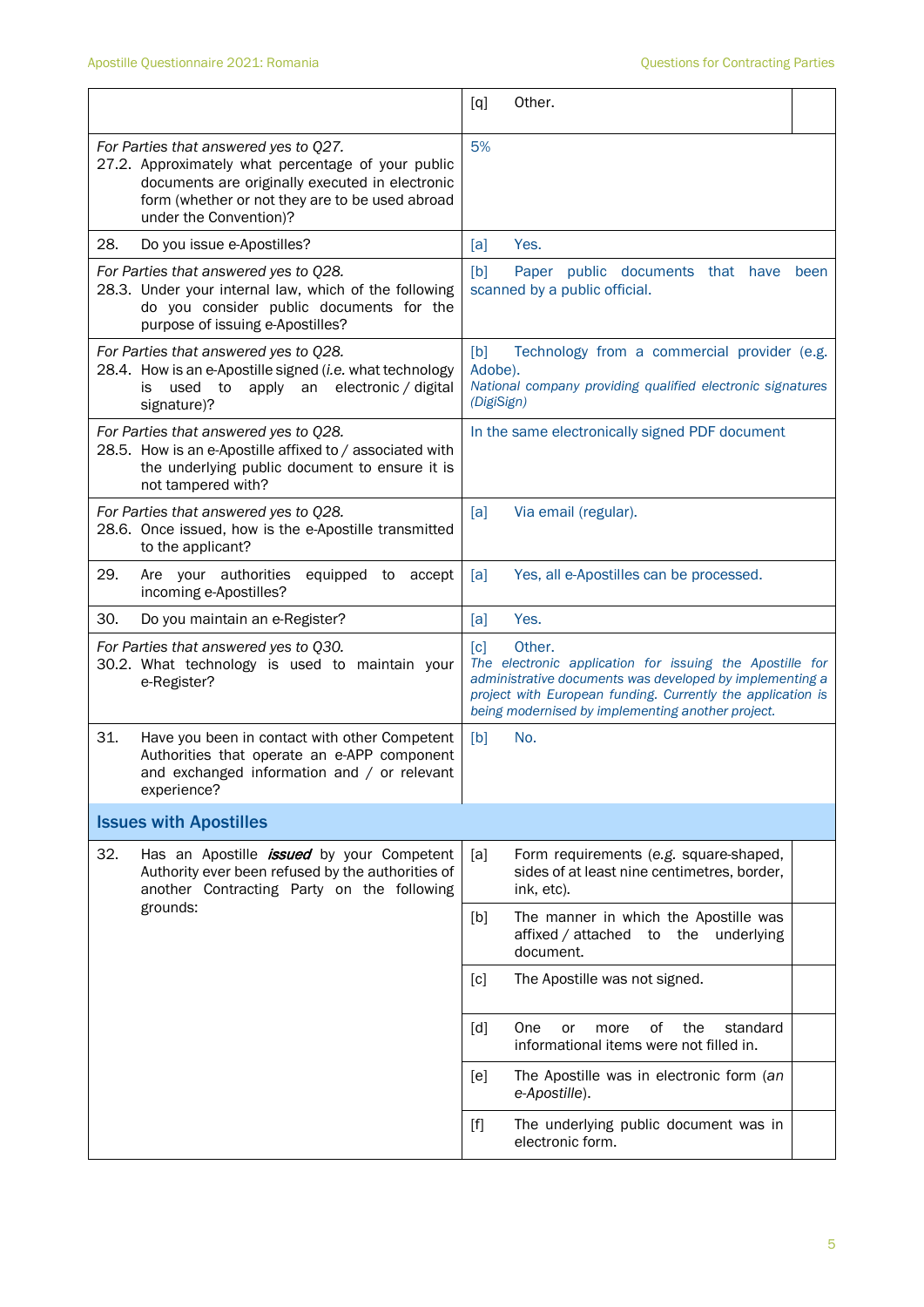|     |                                                                                                                                                          | [g]   | The underlying public document had<br>expired / was not issued within a certain<br>timeframe.       |    |
|-----|----------------------------------------------------------------------------------------------------------------------------------------------------------|-------|-----------------------------------------------------------------------------------------------------|----|
|     |                                                                                                                                                          | [h]   | The underlying document was not a<br>public document under the law of the<br>destination.           |    |
|     |                                                                                                                                                          | $[1]$ | Other.                                                                                              |    |
|     |                                                                                                                                                          | Ιj]   | Unknown.                                                                                            | X. |
|     |                                                                                                                                                          | [k]   | No / Not applicable.                                                                                | X  |
| 33. | Has your Competent Authority ever been<br>requested by external Competent Authorities to<br>certify or confirm your procedure for issuing<br>Apostilles? | [b]   | No.                                                                                                 |    |
| 34. | Has an Apostille <i>received</i> by your authorities<br>ever been refused on the following grounds:                                                      | [a]   | The issuing State was not a Contracting<br>Party to the Apostille Convention.                       | X  |
|     |                                                                                                                                                          | [b]   | Form requirements (e.g. square-shaped,<br>sides of at least nine centimetres, border,<br>ink, etc). | X  |
|     |                                                                                                                                                          | [c]   | The manner in which the Apostille was<br>affixed / attached<br>the<br>to<br>underlying<br>document. |    |
|     |                                                                                                                                                          | [d]   | The Apostille was not signed.                                                                       | X  |
|     |                                                                                                                                                          | [e]   | 0f<br>the<br>standard<br>One<br>or<br>more<br>informational items were not filled in.               | X  |
|     |                                                                                                                                                          | $[f]$ | The Apostille was in electronic form (an<br>e-Apostille).                                           | X  |
|     |                                                                                                                                                          | [g]   | The underlying public document was in<br>electronic form.                                           |    |
|     |                                                                                                                                                          | [h]   | The underlying public document had<br>expired / was not issued within a certain<br>timeframe.       |    |
|     |                                                                                                                                                          | $[1]$ | The underlying document was not a<br>public document under the law of the<br>destination.           |    |
|     |                                                                                                                                                          | $[]$  | Other.                                                                                              |    |
|     |                                                                                                                                                          | [k]   | Unknown.                                                                                            | X  |
|     |                                                                                                                                                          | $[1]$ | No / Not applicable.                                                                                | X  |
|     | <b>Miscellaneous</b>                                                                                                                                     |       |                                                                                                     |    |
| 35. | Would you be interested in attending the 2021<br>meeting of the Special Commission on the<br>practical operation of the Apostille Convention?            | [b]   | Yes, via videoconference.                                                                           |    |